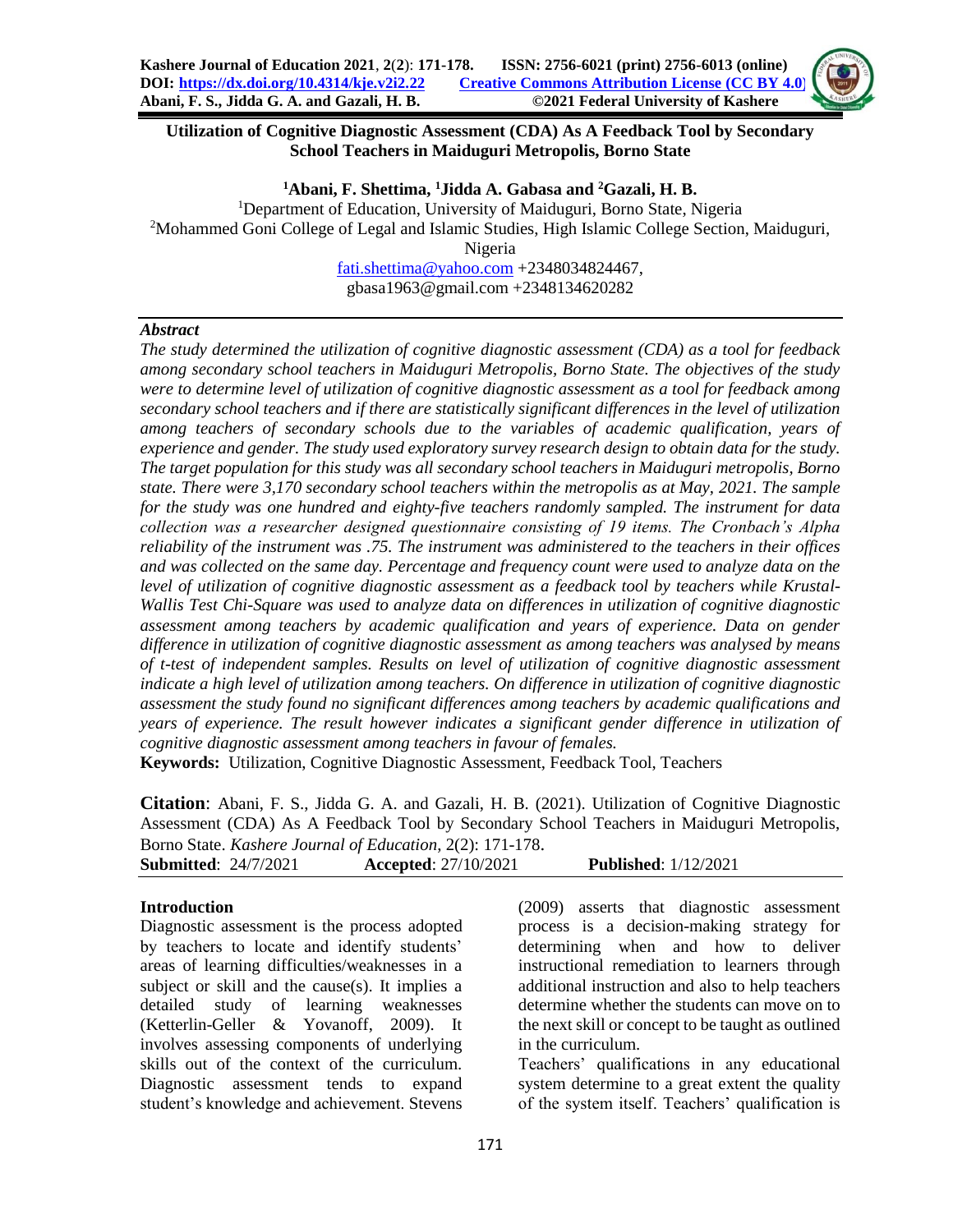

widely thought of as an essential determinant of students' academic performance (Ibeawuchi 2012). According to Ibrahim (2000), the qualification of a teacher could have farreaching effects on how students' academic achievements are assessed. Good academic achievement could in part, contribute to the cognitive, affective and psychomotor domains of an individual. Teachers' qualification is directly proportional to assessment of students' achievement. This implies that teachers' role in the preparation of students to succeed in examinations cannot be undermined.

Teachers' years of experience have to do with experience gained over time which enhances knowledge, skills and productivity. According to Rice (2010) the magnitude of the effect of teacher experience varies depending on the teacher's level of education and the subject area. Teachers' gender has been established to facilitate teaching-learning and assessment process. Researchers have examined the influence of teacher characteristic such as gender on students' assessment with varied findings.

Studies on diagnostic assessment to improve students' achievement at the international level are extensive. Jang (2009) investigated the validity of the application of Cognitive Diagnostic Assessment (CDA) and concentrated on the importance of diagnostic feedback. The results indicated that CDA approach was more effective in providing diagnostic feedback about the level of proficiency in reading skills than that of the traditional ways.

Sun and Suzuki (2013) applied a cognitive diagnostic assessment (CDA) approach in fraction problems to 144 sixth grade students in an elementary school in Japan. Based on the result of the assessment each individual student's attribute mastery probabilities were reported which should be useful information for teachers to know about each student's detailed knowledge state and give them appropriate guidance individually for their future remedial work. After showing the results to three homeroom teachers, Sun and Suzuki also conducted a questionnaire survey to ask teachers about the effectiveness and usefulness of CDA's feedback results. Positive answers

from all the teachers considering diagnostic information of students' attribute mastery probabilities were received which are not possible to get from the current typical educational tests as effective feedback information. The researchers concluded that their study shows CDA could be a useful approach for effective feedback.

Yaghmour, Luai and Qaseem (2016) determined level of diagnostic tests preparation skills among teachers of the first three elementary grades in Bani Kinana District, Jordan and its relationship to the variables of gender, academic qualification and years of experience. The sample of the study consisted of 264 male and female teachers. Data were collected through a questionnaire. Statistical analyses used included means, standard deviations and 3-way ANOVA. Results showed a medium degree of the presence of a moderate level of diagnostic tests' preparation skills among the teachers with a mean of 3.56, lack of statistically significant differences at the significance level of  $\alpha \leq 0.05$ , in the level of diagnostic tests preparation skills among the teachers of the first three elementary grades due to the variables of gender and number of years of experience. In terms of academic qualifications, the result showed statistically significant differences, at the significance level of  $\alpha \leq 0.05$  in the diagnostic tests' preparation skills among the teachers. The difference was between high diploma and M.A. degree or Higher degree in favour of teachers with M.A. degree.

In Nigeria, Ofem, Idika and Ovat (2017) examined the influence of diagnostic and feedback evaluation methods in enhancing mathematics achievement among Secondary School students. A total of 119 students from 3 secondary schools were used for the study. Two schools constituted the experimental groups while one school was used as control. The researchers designed the Mathematics Achievement Test (MAT) for data collection. The result of the data analysis revealed that diagnostic and feedback evaluation methods enhance achievement in Mathematics. In their study, Ofem et al., did not utilize a developed and validated diagnostic test in their diagnostic assessment; rather certain questions were posed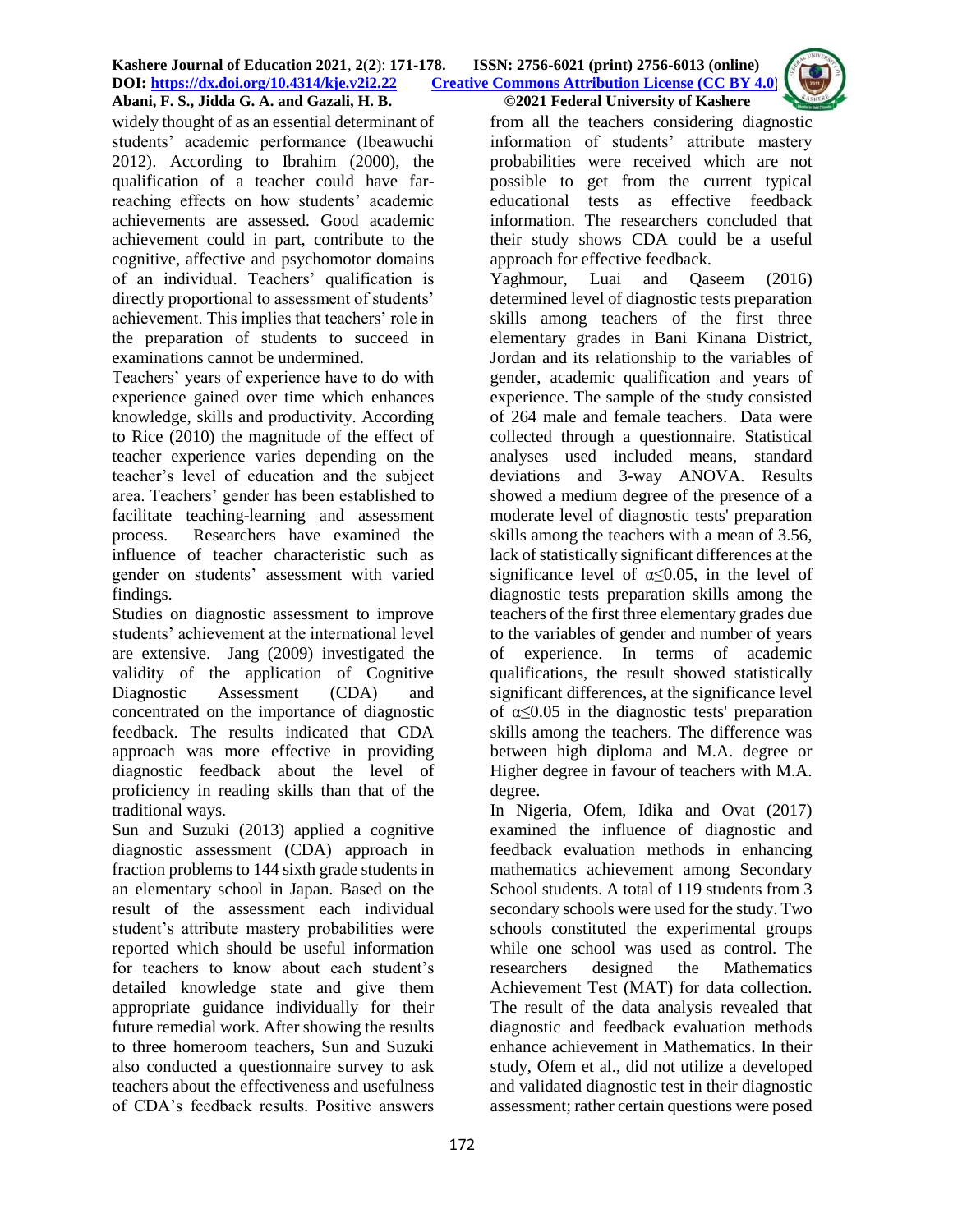to the students to gather data on the extent of intellectual accomplishment and not for identifying students' weak learning points.

Jimola and Ofodu (2019) explored teachers' attitudes and utilization of diagnostic assessment techniques and also investigated the factors influencing teachers' knowledge of assessment practices. The results showed that all 50 (100%) of the teachers do not use questionnaire for diagnostic assessment, while 40 (80%) use oral interviews for this purpose. The results also revealed that all 50 (100%) do not use misconception checks for diagnostic assessment in the classroom, but 37 (74%) use discussions. The results further revealed that all 50 (100%) and 48 (96%), respectively, never use checklists, portfolios or inventories as diagnostic assessment techniques. In contrast, 33 (66%) and 45 (90%) agreed that they use observation and questioning techniques, respectively, while 40 (80%) stated that they do not use written pre-tests for diagnostic assessment. Thus, the majority of the English language teachers who participated in the survey use oral interviews, discussions, observation and questioning for diagnostic assessments.

Esomonu and Eleje (2020) determined effect of diagnostic testing on students' academic achievement in secondary school Quantitative Economics. The design of the study was quasiexperimental which employed 2x4 factorial pretest-posttest designs. The sample consisted of 210 Senior Secondary 3 (SS3) economics students in the four co-educational schools purposely selected from Nnewi Education Zone of Anambra State, Nigeria. Instruments for data collection were Diagnostic Quantitative Economics Skill Test (DQEST) and Test of Achievement in Quantitative Economics (TAQE). Statistics for data analysis were t-test and ANCOVA. Results of the analysis indicate a significant effect of treatment on students' achievement in favor of DQEST with feedback and remediation group only (F  $(3, 209) = 22.3114$ , p  $> 0.05$ ). Gender made no significant difference on students' achievement in TAQE. Thus, diagnostic tests are effective when used with feedback and remediation. The use of DQEST with feedback and remediation in teaching and learning of

quantitative economics is therefore recommended

Available literature on diagnostic assessment in Nigeria indicates a dearth of data. The available ones were not on secondary school teachers' utilization. This calls for the need to conduct a study on utilization of cognitive diagnostic assessment among secondary school teachers for assessing students' learning difficulties.

# **Statement of the Problem**

Majority of teachers in secondary schools in Maiduguri metropolis are inclined to formal assessment of students which are pre-planned, systematic attempts to ascertain what students have learned, to assign grades, promote students to next level and report students' progress to parents. Contrary to these practices examiners have advocated the need for educators to often assess students' learning and achievement to gain knowledge about students' level of understanding, identify learning difficulties and factors inhibiting learning progress in order to guide the direction of future learning. This study therefore determined utilization of cognitive diagnostic assessment among secondary school teachers as a feedback tool in Maiduguri metropolis.

# **Research Objectives**

Objectives of the Study were to determine:

- 1. the level of utilization of cognitive diagnostic assessment among secondary school teachers in Maiduguri metropolis, Borno State,
- 2. if there are statistically significant differences in the level of utilization of cognitive diagnostic assessment—among secondary school teachers in Maiduguri metropolis due to the variables of academic qualification, gender and years of experience.

# **Research Question**

1. What is the level of utilization of cognitive diagnostic assessment among secondary school teachers in Maiduguri metropolis, Borno State?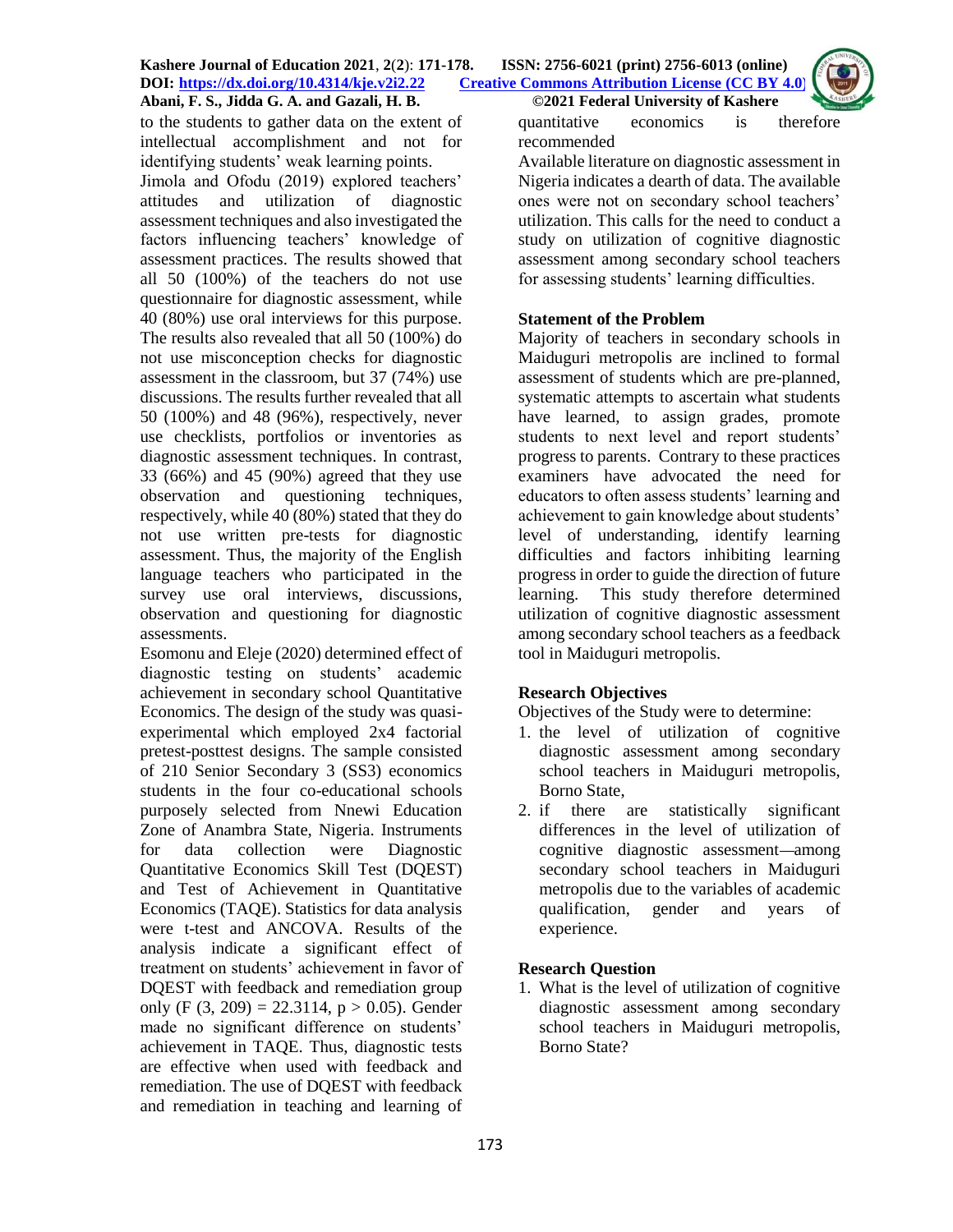### **Research Hypotheses**

- 1. Secondary school teachers in Maiduguri Metropolis do not significantly differ in the utilization of cognitive diagnostic assessment by academic qualification.
- 2. Secondary school teachers in Maiduguri Metropolis do not significantly differ in the utilization of cognitive diagnostic assessment by years of experience.
- 3. Secondary school teachers in Maiduguri Metropolis do not significantly differ in the utilization of cognitive diagnostic assessment by gender.

#### **Methodology**

The study used exploratory survey research design to obtain data for the study. The target population for this study was all secondary school teachers in Maiduguri metropolis, Borno state. There were 3,170 secondary school teachers within the metropolis as at May, 2021. The sample for the study was one hundred and eighty-five (185) teachers randomly sampled. The instrument for data collection was a researcher designed questionnaire consisting of 19 items. The Cronbach's Alpha reliability of the instrument was .75. The instrument was administered to the teachers in their offices and was collected on the same day. Percentage and frequency count were used to analyze data on the level of utilization of cognitive diagnostic assessment as a feedback tool by teachers while Krustal-Wallis Test Chi-Square was used to analyze data on differences in utilization of cognitive diagnostic assessment among teachers by academic qualification and years of experience at .05 level of significance. Data on gender difference in utilization of cognitive diagnostic assessment as among teachers was analysed by means of t-test of independent samples at .05 level of significance.

## **Results**

## **Research Question 1:**

What is the level of utilization of cognitive diagnostic assessment among secondary school teachers in Maiduguri metropolis, Borno State?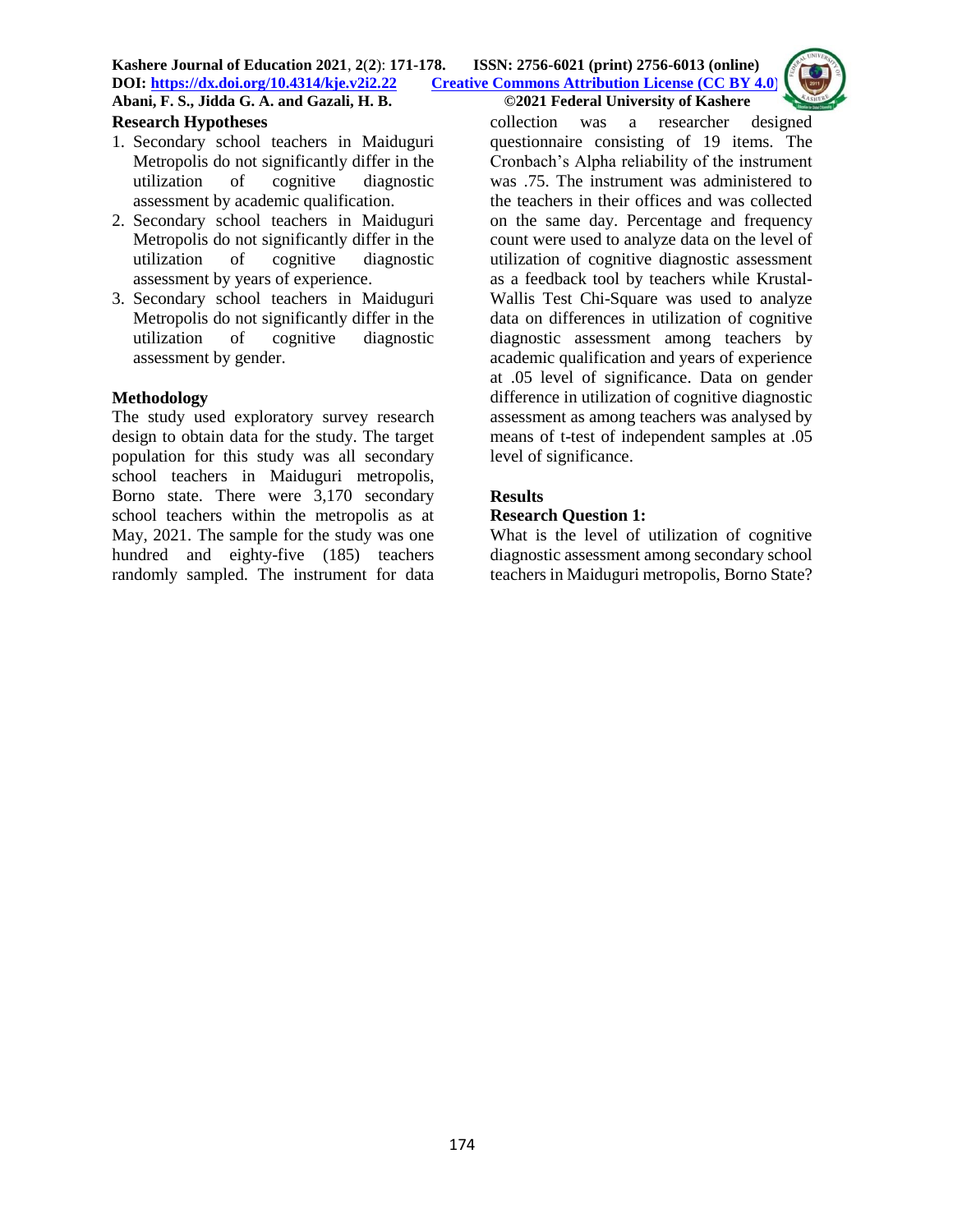

| Table 1: Results on Level of Utilization of Cognitive Diagnostic Assessment by Secondary School |  |
|-------------------------------------------------------------------------------------------------|--|
| <b>Teachers in Maiduguri Metropolis, Borno State.</b>                                           |  |

| S/No | <b>Statement</b>                                                   | <b>Always</b> | <b>Sometimes</b> | <b>Never</b>     | <b>Remark</b> |
|------|--------------------------------------------------------------------|---------------|------------------|------------------|---------------|
|      |                                                                    | $N(\%)$       | N(%)             | N(%)             |               |
| 1.   | Assessing students at the beginning of term                        | 120(65)       | 55 (30)          | 10(5)            | High          |
| 2.   | Assessing students at the end of each topic                        | 150(81)       | 35(19)           | 00               | High          |
| 3.   | Assessing individual student based on identified                   | 75(41)        | 80(43)           | 30(16)           | Low           |
|      | learning difficulties                                              |               |                  |                  |               |
| 4.   | Conducting corrective lesson for students when                     | 80(43)        | 100(54)          | 5(3)             | Low           |
|      | weaknesses in certain areas are revealed                           |               |                  |                  |               |
| 5.   | Examining students to assess needs of each<br>student              | 70(37)        | 110(60)          | 5(3)             | Low           |
| 6.   | Using results of test to provide corrective                        | 130(70)       | 55(30)           | $00\,$           | High          |
|      | teaching for revealed problems                                     |               |                  |                  |               |
| 7.   | Analyzing every students' class work and                           | 135(73)       | 50(27)           | 00               | High          |
|      | assignment                                                         |               |                  |                  |               |
| 8.   | Observing students' participation in classroom                     | 130(70)       | 55(30)           | $\boldsymbol{0}$ | High          |
|      | discussion                                                         |               |                  |                  |               |
| 9.   | Assessing students to identify strengths and areas                 | 110(60)       | 75(40)           | 00               | High          |
|      | of improvement                                                     |               |                  |                  |               |
| 10   | Conducting assessment that do not count as                         | 25(14)        | 125(67)          | 35(19)           | Low           |
|      | scores for students' results                                       |               |                  |                  |               |
| 11.  | Pre-assessment before teaching each topic                          | 90(48)        | 70(38)           | 25(14)           | High          |
| 12.  | Using results of assessment to provide remedy to                   | 115(62)       | 70(38)           | $00\,$           | High          |
|      | instruction                                                        |               |                  |                  |               |
| 13.  | Providing solution to students' learning                           | 70(38)        | 115(62)          | $00\,$           | Low           |
|      | difficulties due to factors outside the school                     |               |                  |                  |               |
| 14.  | Assessing students to locate and identify learning<br>difficulties | 125(68)       | 60(32)           | $00\,$           | High          |
| 15.  | Utilizing other procedures apart from written                      | 80(43)        | 100(54)          | 5(3)             | Low           |
|      | assessment to obtain feedback on learning                          |               |                  |                  |               |
|      | difficulties                                                       |               |                  |                  |               |
| 16.  | Assessing students on topics outside the                           | 50(27)        | 120(65)          | 15(8)            | Low           |
|      | curriculum, but related to content                                 |               |                  |                  |               |
| 17.  | Assessing students to determine when to give                       | 60(32)        | 110(60)          | 15(8)            | Low           |
|      | remedial instruction                                               |               |                  |                  |               |
| 18.  | Assessing students before moving to next topic                     | 145(78)       | 40(22)           | 00               | High          |
| 19.  | Assessing students on your own apart from the                      | 110(60)       | 75(40)           | 00               | High          |
|      | conventional C. A. and end of term examinations                    |               |                  |                  |               |

The result of data analysis on utilization of cognitive diagnostic assessment by secondary school teachers in Maiduguri Metropolis, Borno State indicates a high level of utilization as high level of utilization was found in twelve items out of the nineteen items on the questionnaire. 120 teachers representing 65% indicated that they assess students at the beginning of term, on assessing students at the end of each topic150 teachers representing 81% do that, on using results of test to provide

corrective teaching for revealed problems 130 teachers representing 70% indicated they do that. The result further indicates that135 teachers representing 73% analyse, every students' class work and assignment while 130 teachers representing 70% observe students' participation in classroom discussion. On assessing students to identify strengths and areas of improvement 110 teachers representing 59.5% do that, 115 teachers representing 62% use results of assessment to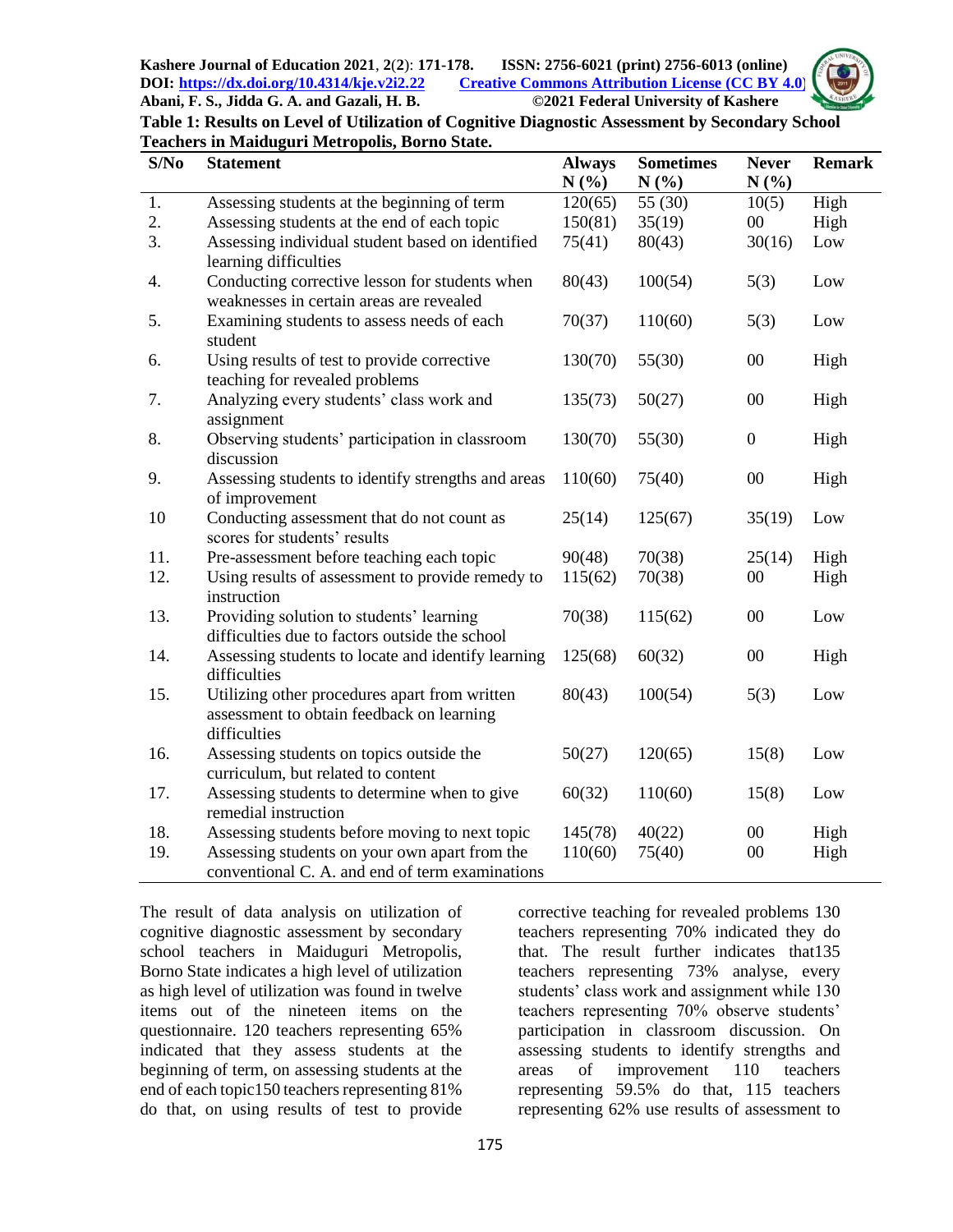

provide remedy to instruction, while 125 teachers representing 68% assess students to locate and identify learning difficulties, 145 teachers representing 78% assess students

before moving to next topic and 110 teachers representing 60% assess students on their own apart from the conventional C. A. and end of term examinations.

**Table 2: Result of Chi-square on Difference in Utilization of Cognitive Diagnostic Assessment among Secondary School Teachers by Academic Qualification**

| <b>Chi-Square</b>         | P-Value | Decision        |
|---------------------------|---------|-----------------|
| 6.51                      |         | Not Significant |
| Significant at 0.05 level |         |                 |

The result of chi-square Kruskal-Wallis Test in table 2 indicated that there was no significant difference in utilization of cognitive diagnostic assessment among secondary school teachers in Maiduguri Metropolis due to academic qualification. The null hypothesis is therefore accepted.

**Table 3: Result of Chi-Square on Difference in Utilization of Cognitive Diagnostic Assessment Among Secondary School Teachers by Years of Experience**

| <b>Chi-Square</b>                                                                                                                                                                                                                                                                                                                  | а.ғ. | <b>P-Value</b> | <b>Decision</b> |  |
|------------------------------------------------------------------------------------------------------------------------------------------------------------------------------------------------------------------------------------------------------------------------------------------------------------------------------------|------|----------------|-----------------|--|
| 1.94                                                                                                                                                                                                                                                                                                                               |      | .38            | Not Significant |  |
| $\mathbf{C}$ $\mathbf{C}$ $\mathbf{C}$ $\mathbf{C}$ $\mathbf{C}$ $\mathbf{C}$ $\mathbf{C}$ $\mathbf{C}$ $\mathbf{C}$ $\mathbf{C}$ $\mathbf{C}$ $\mathbf{C}$ $\mathbf{C}$ $\mathbf{C}$ $\mathbf{C}$ $\mathbf{C}$ $\mathbf{C}$ $\mathbf{C}$ $\mathbf{C}$ $\mathbf{C}$ $\mathbf{C}$ $\mathbf{C}$ $\mathbf{C}$ $\mathbf{C}$ $\mathbf{$ |      |                |                 |  |

**Significant at 0.05 level**

The result of chi-square Kruskal-Wallis Test in table 3 indicated that there was no significant difference in utilization of cognitive diagnostic assessment among secondary school teachers

in Maiduguri Metropolis due to years of experience. The null hypothesis is therefore accepted.

**Table 4: Result of t-test of Independent Samples on Gender Difference in Utilization of Cognitive Diagnostic Assessment as a Tool for Feedback Among Secondary School Teachers**

| Gender                                              |     | <b>Mean</b> | <b>SD</b> | df  |         | t-value p-value | <b>Decision</b> |  |
|-----------------------------------------------------|-----|-------------|-----------|-----|---------|-----------------|-----------------|--|
| Male                                                | 115 | 27.65       | 4.37      |     |         |                 |                 |  |
|                                                     |     |             |           | 183 | $-4.78$ | .000            | Significant     |  |
| Female                                              | 70  | 30.86       | 4.47      |     |         |                 |                 |  |
| Correlation is significant at 0.05 level (2-tailed) |     |             |           |     |         |                 |                 |  |

**Correlation is significant at 0.05 level (2-tailed)**

The result of t-test of independent samples on gender difference in utilization of cognitive diagnostic assessment among secondary school teachers revealed a significant difference in favour of females with mean and standard deviation [M=30.86, SD4.47) which is higher than that of their male counterpart whose mean and standard deviation was (M=27.65, SD=4.36);  $t(143.26) = -4.76$ ,  $p = < 0.05$ ). The null hypothesis is therefore rejected.

## **Summary of Findings**

The following findings were deduced from the study:

1. High level of utilization of cognitive diagnostic assessment among secondary

school teachers in Maiduguri metropolis was found.

- 2. There was no significant difference in the utilization of cognitive diagnostic assessment among secondary school teachers in Maiduguri metropolis by academic qualifications.
- 3. There was no significant difference in the utilization of cognitive diagnostic assessment among secondary school teachers in Maiduguri metropolis by years of experience
- 4. There was a significant gender difference in the utilization of cognitive diagnostic assessment among secondary school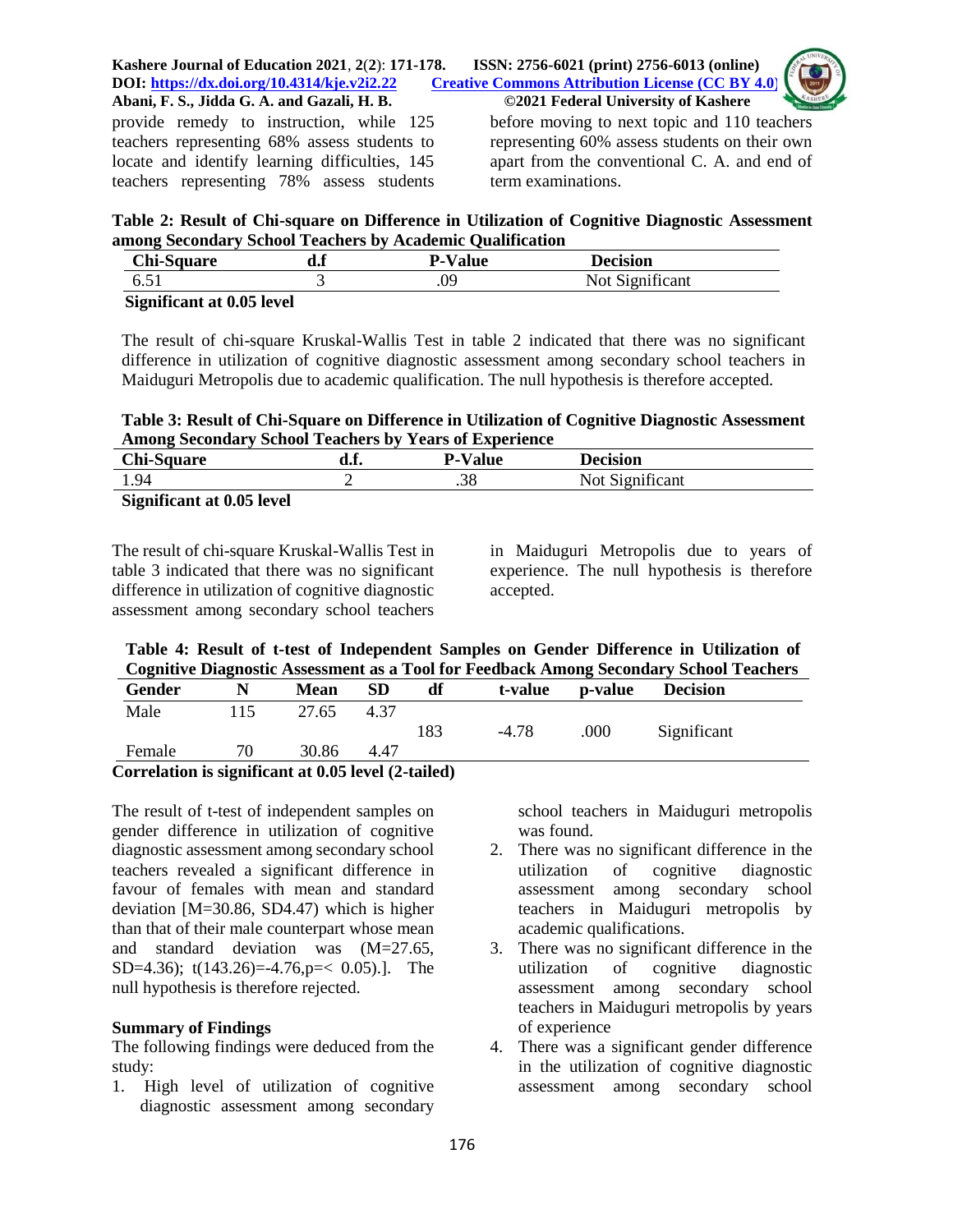**Kashere Journal of Education 2021**, **2**(**2**): **171-178. ISSN: 2756-6021 (print) 2756-6013 (online) DOI: <https://dx.doi.org/10.4314/kje.v2i2.22> [Creative Commons Attribution License](http://creativecommons.org/licenses/by/4.0/) (CC BY 4.0)** 

**Abani, F. S., Jidda G. A. and Gazali, H. B. ©2021 Federal University of Kashere**



teachers in Maiduguri metropolis in favour of female teachers.

## **Discussion**

The findings of this study with respect to level of secondary school teachers' utilization of cognitive diagnostic assessment in Maiduguri metropolis indicated a high level of utilization as higher percentage of teachers indicated they utilize cognitive diagnostic assessment. This finding is contrary to the findings of Jimola and Ofodu (2019) who found that 100% of English Language teachers in Senior secondary schools in Ado-Ekiti local government area of Ekiti state do not use indices of diagnostic assessment such as questionnaire, misconception checks, checklist, portfolios, written pre-test or inventories for diagnostic assessment. Their study found that English Language teachers are accustomed to certain diagnostic assessment such as paper-and-pencil test avoiding other techniques. Although other classroom assessment strategies such as questionnaire, checklists, portfolios, misconception/preconception checks and pretests may be time-consuming, researchers have found that they are useful in identifying students' learning problems, depending on the teachers' ability to schedule their time for assessment appropriately.

The findings on difference in secondary school teachers' utilization of cognitive diagnostic assessment due to academic qualifications and years of experience indicated that there were no significant differences among teachers. The finding of this study with respect to academic qualification is contrary to that of Yaghmour et. al., (2016) who found a significant difference in level of diagnostic tests preparation skills among teachers of the first three elementary grades in Bani Kinana District, Jordan. The finding of this study with respect to difference in utilization of cognitive diagnostic assessment by years of experience is in agreement with that of Yaghmour et. al, (2016) who also found no significant statistical difference in level of diagnostic tests preparation skills among teachers by years of experience.

On gender difference in utilization of cognitive diagnostic assessment as a feedback tool

among secondary school teachers indicated a significant gender difference in favour of female teachers. This finding is contrary to that of Yaghmour et. al. (2016) who found no statistically significant differences at the sig. level of ( $\alpha \leq 0.05$ ) in the level of mastery of the skills related to the preparation of diagnostic tests among the teachers of the first three elementary grades in the Directorate of Education in Bani Kenanah district due to the variable of gender. These findings are an indication of inconsistency in findings across research studies globally. In view of the conflicting and inconsistent findings globally, there is need to replicate the study at the local level across institutions and states in order to make generalization on research findings.

## **Conclusion**

Based on the findings of this study it is concluded that utilization of cognitive diagnostic assessment as a feedback tool among secondary school teachers in Maiduguri Metropolis is high. It is also concluded that teachers do not differ in the utilization of cognitive diagnostic assessment by academic qualification and years of experience, however, teachers differ by gender in their utilization of cognitive diagnostic assessment as a feedback tool.

## **Recommendation**

In view of the fact that only secondary schools within Maiduguri metropolis were studied and the few sample size it is recommended that the study should be replicated in secondary schools within Borno State so as to make generalization to the findings of the study.